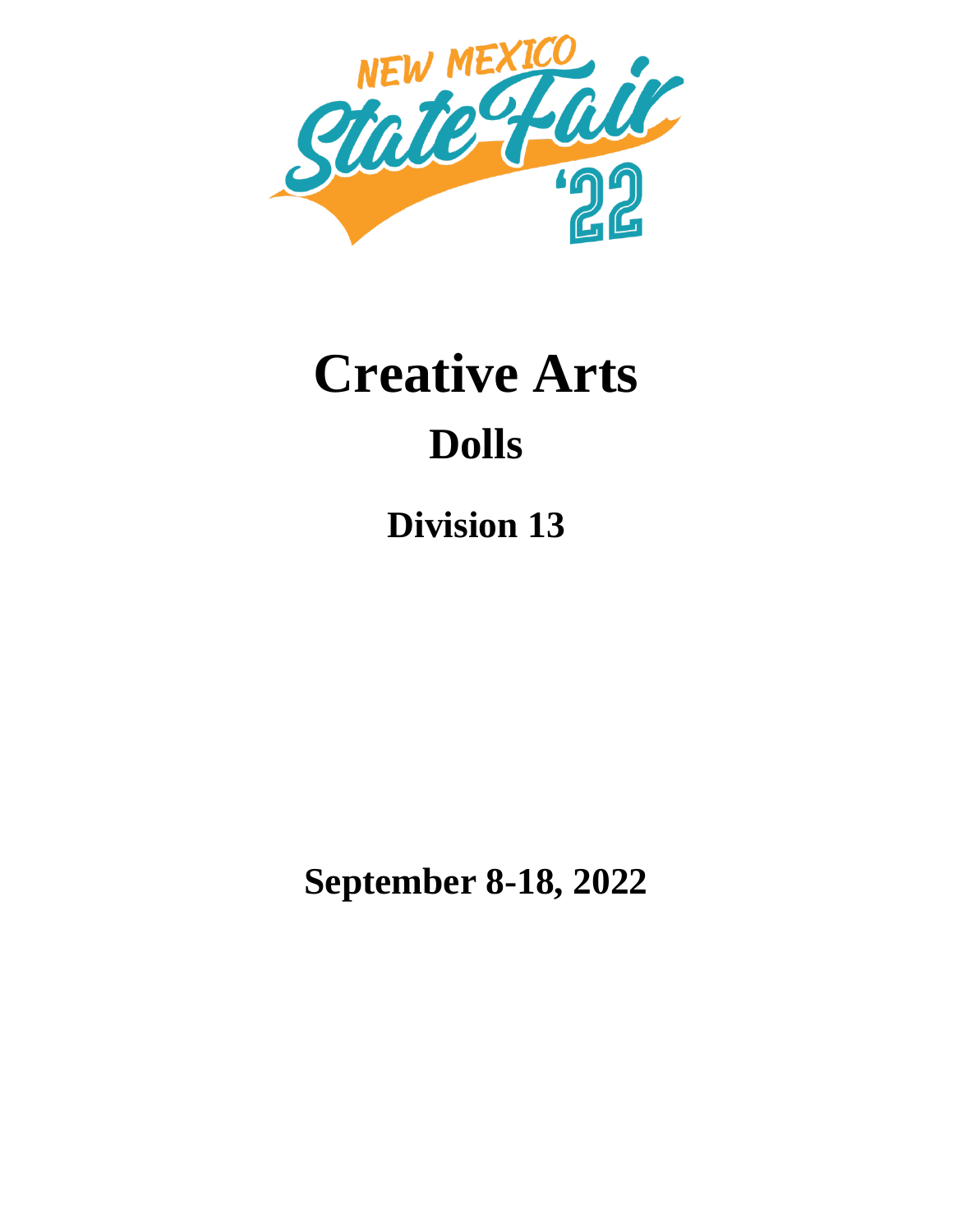## **Entry Dates**

**FRIDAY, AUGUST 26, 2022 9:00 AM to 5:00 PM SATURDAY, AUGUST 27, 2022 9:00 AM to 5:00 PM**

#### **ENTRY FEE: \$5.00**

#### **Special Rules**

- 1. Exhibitors limited to a total of 8 entries per household.
- 2. A "doll" is described as a play toy with movable arms and legs with a swivel or stationary head made to resemble a baby, child or grown person.
- 3. Doll entries will not be accepted without suitable stands. Unless otherwise specified, i.e., "Collection" or "Pair", it is understood that description of classes is intended for a single entry. Collection must be securely mounted. No statues.
- 4. Name on entry card will be concealed until after judging, so there will be no question regarding illegalities.
- 5. Dolls awarded ribbons are not eligible to compete again.
- 6. A person willfully re-entering a previous ribbon winning exhibit will be disqualified.
- 7. Dolls must be entered by legal owner of household
- 8. Repeat offenders will be suspended from entering dolls

#### **Judging Criteria**

| Age and Rarity |                                                         |
|----------------|---------------------------------------------------------|
| Authenticity   | No reproductions                                        |
| Originality    | Original replaced clothing should be antique            |
|                | or of the correct period                                |
| Condition      | Wear and tear to clothes in relation to doll's age      |
|                | will be taken into consideration. Doll should be as     |
|                | clean as possible in relation to their age.             |
| Display        | All entries <b>MUST</b> have a proper display stand and |
|                | Not be accepted without a stand                         |

# **Dolls – Antique & Collectible Section 406 Classes 1-65**

#### **Antique Dolls - Made Prior to 1900**

.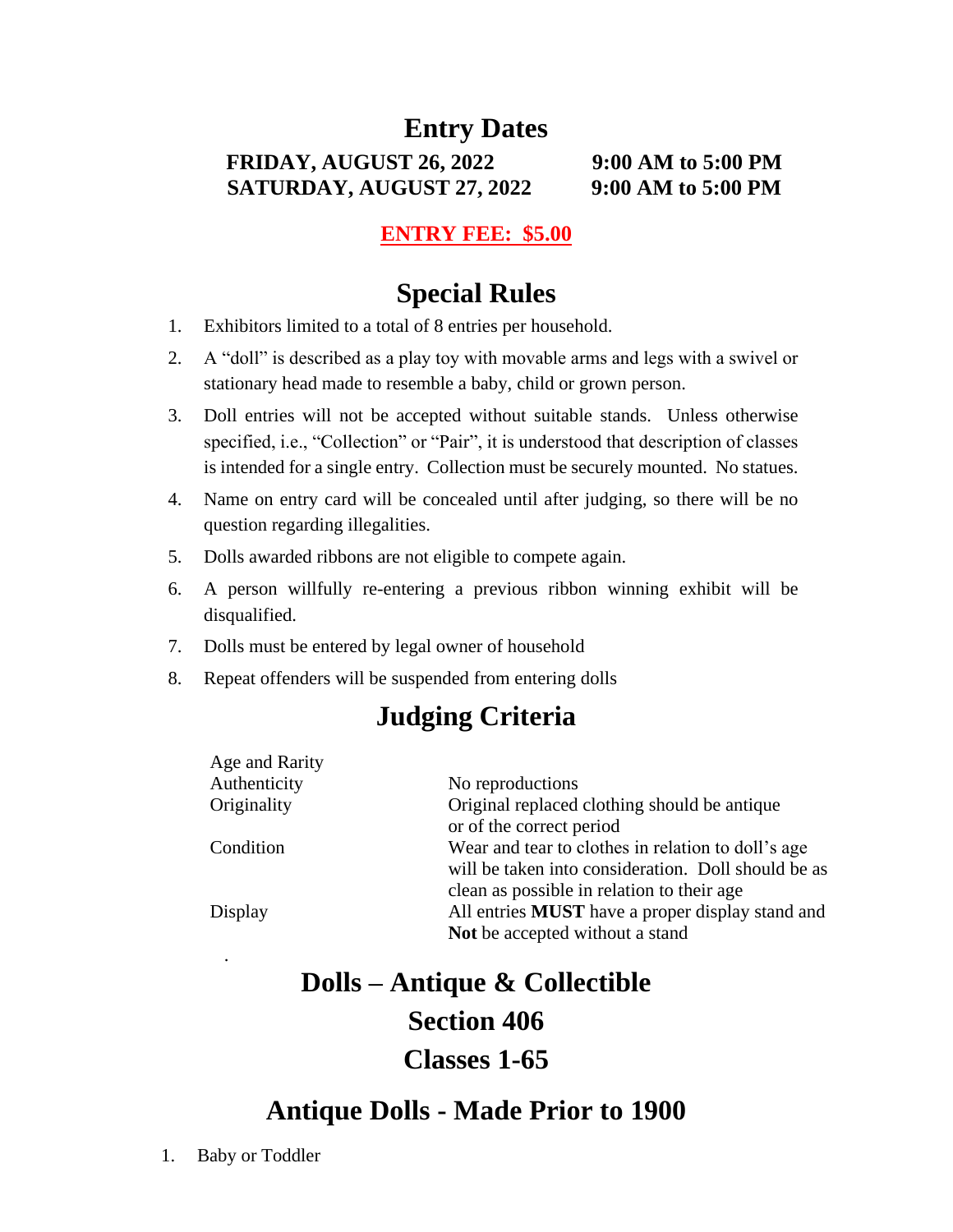- 2. China, any size
- 3. Fashion
- 4. Foreign Doll
- 5. Foreign Pair Male or Female
- 6. French Bisque any size
- 7. German Bisque any size
- 8. Miscellaneous Antique Doll other than above
- 9. Costume by Owner

## **Antique Dolls - Made Between 1900 and 1949**

- 10. Advertising
- 11. Baby or Toddler
- 12. Brides
- 13. Celebrity, Specific Fictional or Movie Star represented
- 14. Celluloid Doll
- 15. Cloth
- 16. Composition
- 17. Fashion
- 18. Foreign Doll
- 19. Foreign Pair Male and Female
- 20. French Bisque any size
- 21. German Bisque any size
- 22. Miscellaneous Antique Doll other than above
- 23. Shirley Temple Doll
- 24. Wooden
- 25. Group Theme Must be on base and secured to base
- 26. Costume by Owner

## **Modern Collectible Dolls - Made Between 1950 and 1979**

- 27. 8" Dolls
- 28. Advertising
- 29. Baby or Toddler
- 30. Barbie Dolls 1959-1979 no accessories
- 31. Brides
- 32. Character, Specific Fictional or Movie Star represented
- 33. Cloth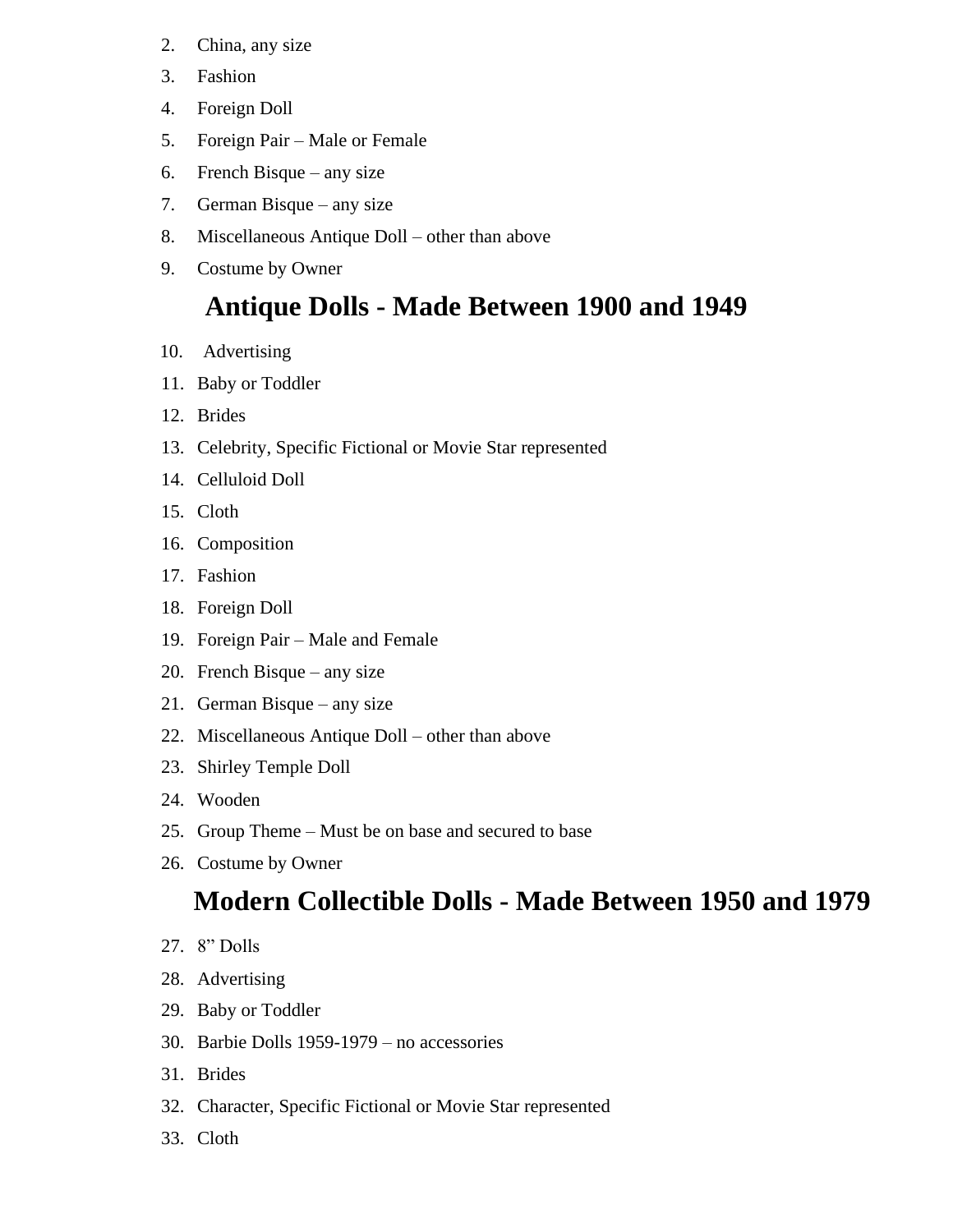#### 34. Fashion

- 35. Foreign Dolls
- 36. Foreign Pair Male and Female
- 37. Hard Plastic Dolls
- 38. Indian Doll No figurines or statues
- 39. Madam Alexander Dolls
- 40. Miscellaneous Modern Doll other than above
- 41. Pair Male and Female
- 42. Theme Groups Solid base **MUST** be on base
- 43. Costume by Owner
- 44. Vinyl
- 45. Shirley Temple

#### **Modern Collectible Dolls – After 1979 to Present**

- 46. 8" Dolls
- 47. Advertising
- 48. American Girl
- 49. Baby or Toddler
- 50. Barbie Dolls 1979-Present no accessories
- 51. Brides
- 52. Character, Specific Fictional or Movie Star represented
- 53. Cloth
- 54. Fashion
- 55. Foreign Dolls
- 56. Foreign Pair Male and Female
- 57. Hard Plastic Dolls
- 58. Indian Doll No figurines or statues
- 59. Madam Alexander Dolls
- 60. Miscellaneous Modern Doll other than above
- 61. Pair Male and Female
- 62. Theme Groups Solid base **MUST** be on base
- 63. Costume by Owner
- 64. Vinyl
- 65. Shirley Temple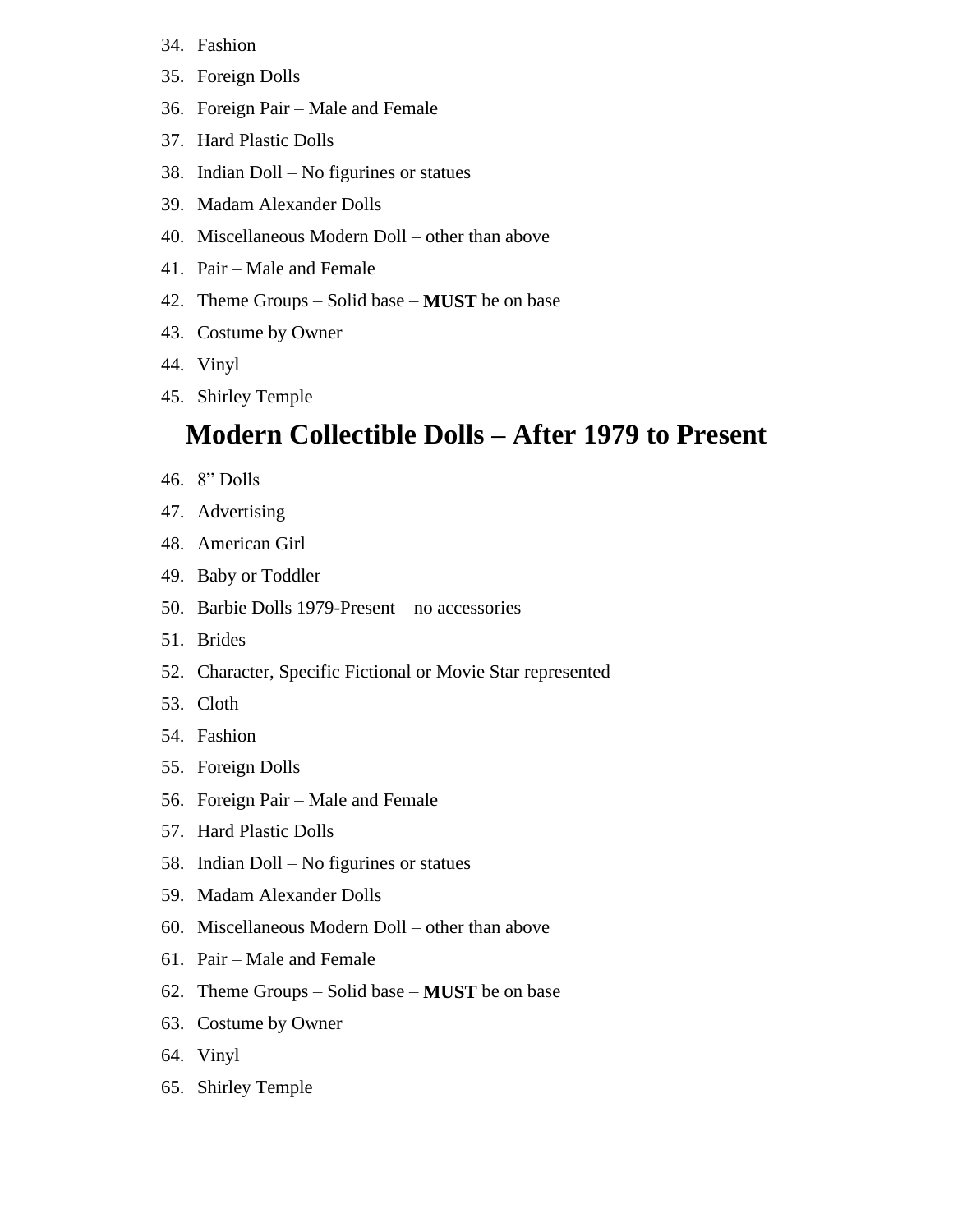## **Judging Criteria for Classes 46-65**

| Originality | Originality of d Doll, Rare, Original Clothes or redressed   |
|-------------|--------------------------------------------------------------|
|             | will be taken into consideration                             |
| Condition   | Wear and tear to clothes in relation to doll's               |
| Hair        | Hair should be in original set and original wig. Re-         |
|             | wigged or restyled will be taken into consideration          |
| <b>Body</b> | Body if replaced will be taken into consideration            |
| Display     | All entries <b>MUST</b> have a proper display stand and will |
|             | Not be accepted without a stand                              |

## **Handmade Dolls and Animals Cloth Dolls and Other Media**

## **Special Rules**

- 1. Entries must have been made since the previous New Mexico State Fair.
- 2. No reproductions, pre-fabricated or commercially made dolls, animals or clothing will be accepted.
- 3. No Dolls to exceed 3 feet. Large items will be displayed in an open area on space available basis at the discretion of officials.
- 4. Dolls may be seated or the exhibitor must provide a stand.
- 5. An exhibitor is limited to a total of 8 entries, one per class.

## **Dolls Sections 407-411**

| Section 407 Youth        | 17 years and under         |
|--------------------------|----------------------------|
| Section 408 Beginners    | 1 year or less experience  |
| Section 409 Intermediate | 1-3 years' experience      |
| Section 410 Advanced     | 4-8 years' experience      |
| Section 411 Master       | 8 years or more experience |

#### **Classes 1-25**

Each Section will Compete in the Following Classes

#### **Dolls Made from a Pattern, Adaptation of a Pattern or in a Class**

- 1. Modern Adult, Baby, Child (Male or Female)
- 2. Characters from Literature, Film, or Historical
- 3. Dolls made in Class
- 4. Ethnic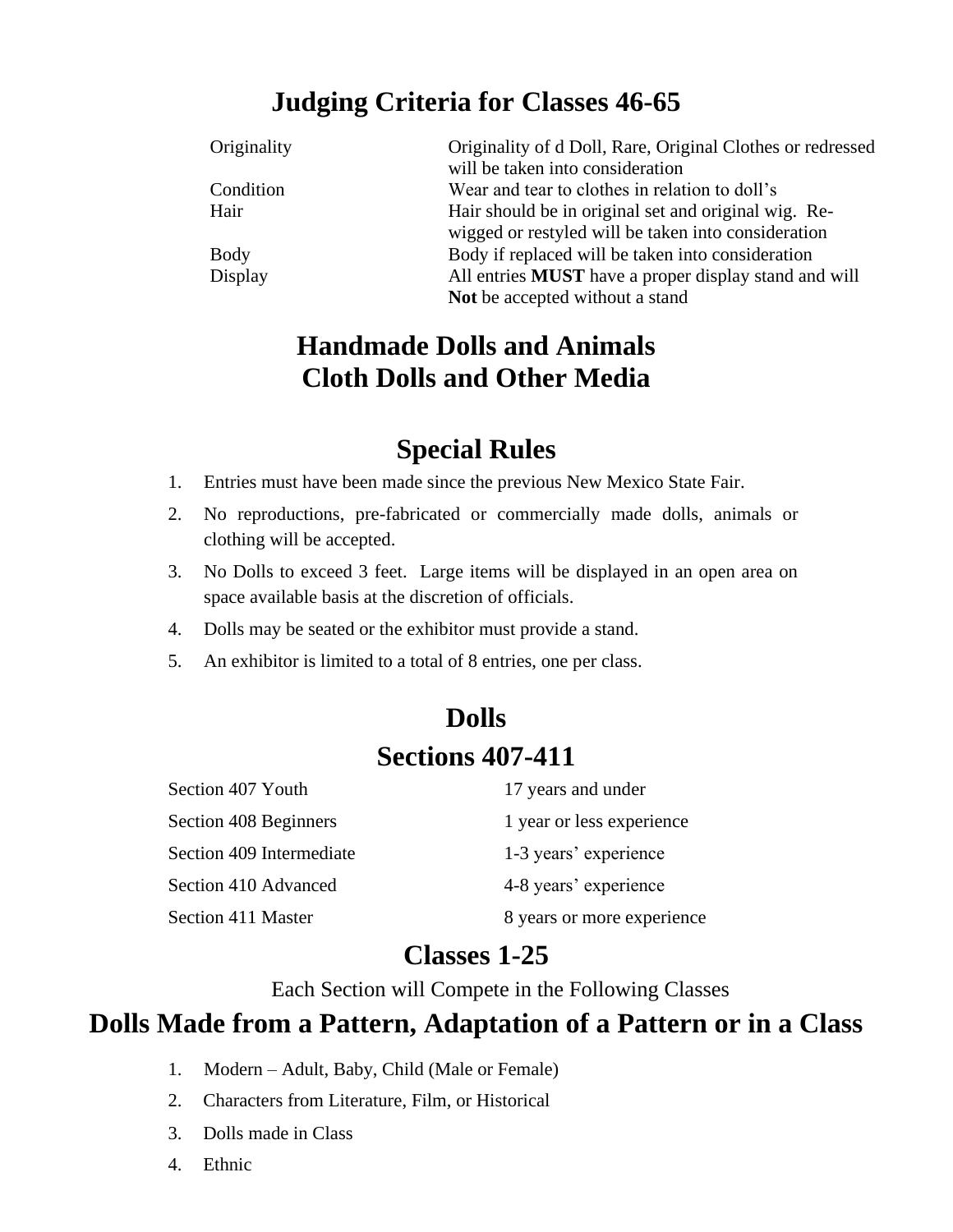- 5. Fantasy/Humor anything goes
- 6. Holiday
- 7. Pairs, Tableau, Miniatures or Theater
- 8. Paper Dolls/Flat Dolls
- 9. Rag Dolls Raggedy Anne, etc.

### **Original Dolls from Patterns made by Exhibitor**

- 10. Modern Adult, Baby, Child (Male or Female)
- 11. Characters from Literature, Film or Historical
- 12. Ethnic
- 13. Fantasy/Humor anything goes
- 14. Paper Dolls or Flat Dolls
- 15. Holiday
- 16. Miscellaneous other than above
- 17. Mixed Media Found Object
- 18. Pairs, Tableau, Miniature or Theater
- 19. Tableau, Miniature or Theater
- 20. Rag Dolls Raggedy Anne, etc.

### **Teddy Bears and Animals made by Exhibitor**

- 21. Animals 7" and above
- 22. Animals, Miniatures 6" and under
- 23. Fantasy Animals
- 24. Teddy Bears 7" and above
- 25. Teddy Bears, Miniatures 6" and under

## **Other Cloth and Animal Dolls Sections 412 Special Rules**

- 1. Does not have to be made by exhibitor.
- 2. No reproductions, pre-fabricated, or commercially made dolls or animals will be accepted.
- 3. Any Dolls awarded ribbons in prior years will not be accepted.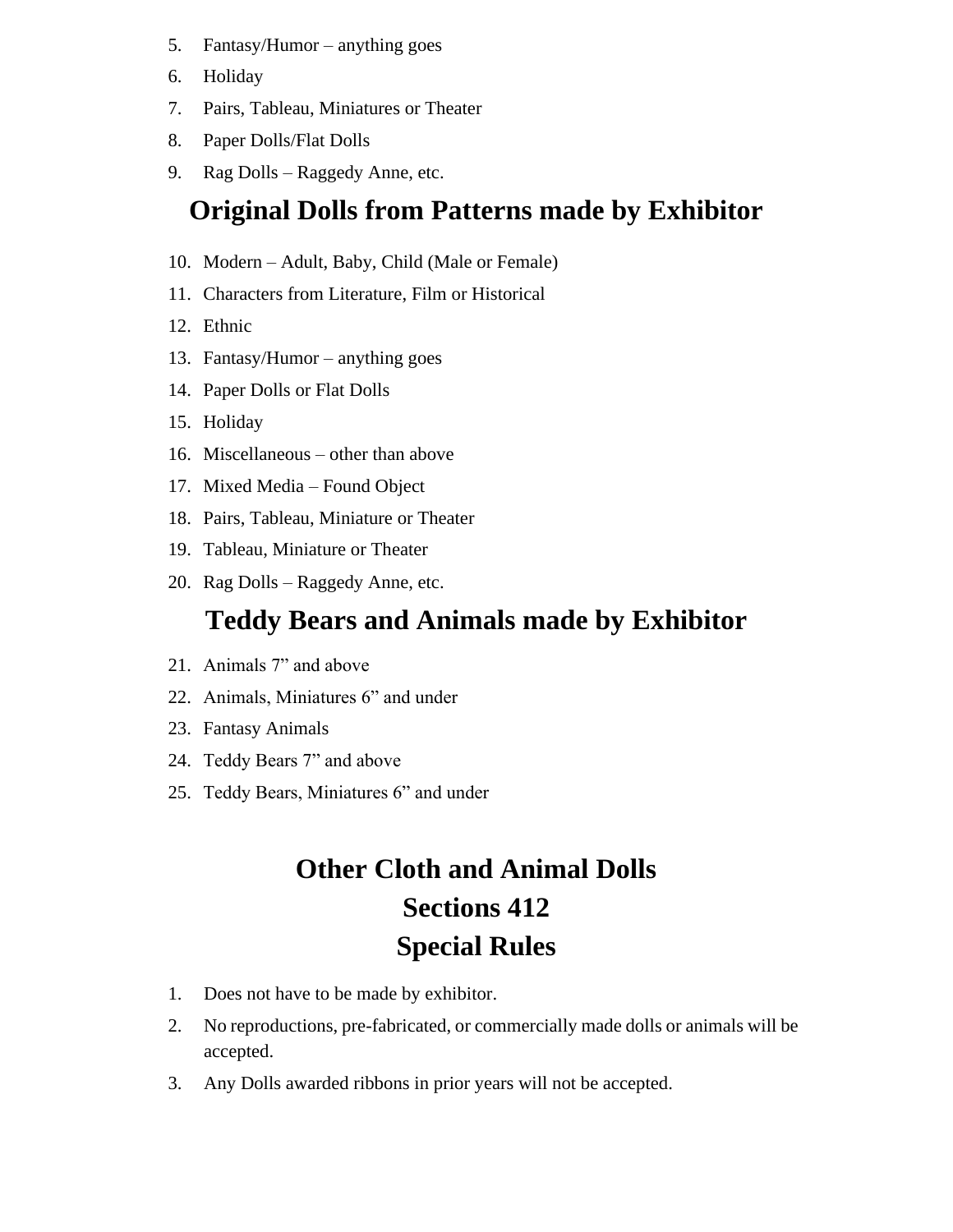#### **Classes 1-3**

- 1. Collaborative Dolls or Animals made by several people working together on one piece
- 2. Collectible Cloth Dolls
- 3. Collectible Teddy Bears and Animals

## **Dolls - Porcelain Special Rules**

- 1. Dolls must have been made by the exhibitor during the past year.
- 2. All dolls should be dressed in clothing made by the exhibitor. An exhibitor may enter only one doll in a class.
- 3. Dolls cannot be larger than 40" in height.
- 4. Stands must be provided for every doll.
- 5. Bases of the stands should be no larger than 13" x 13".
- 6. Judging will be done professionally according to standard rules for doll competitions.
- 7. No figurines or animal dolls will be accepted.

#### **Sections 413-419**

| Section 413 Youth        | 11 years and under            |
|--------------------------|-------------------------------|
| Section 414 Senior Youth | 12-17 years of age            |
| Section 415 Beginners    | 1 year or less experience     |
| Section 416 Intermediate | 1-3 Years' experience         |
| Section 417 Advanced     | 4 or more years' experience   |
| Section 418 Seniors      | 60 years and over             |
| Section 419 Professional | <b>Teaches or Sells Dolls</b> |
|                          |                               |

## **Reproduction**

#### **Classes 1-21**

- 1. All Bisque Dolls
- 2. Baby Dolls
- 3. Doll House Dolls
- 4. French Children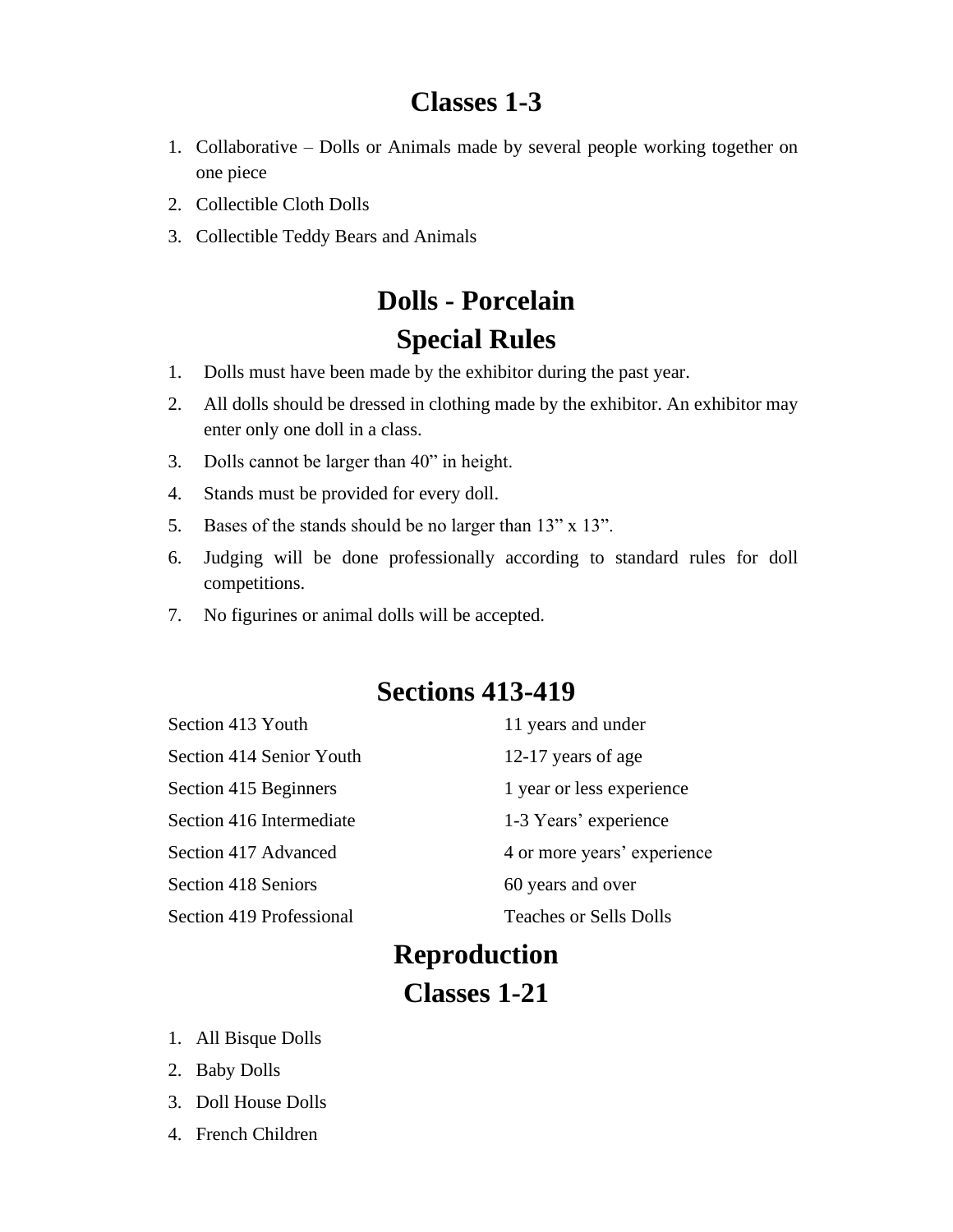- 5. German Children
- 6. Half Dolls
- 7. Holiday
- 8. Lady Dolls French
- 9. Lady Dolls German
- 10. Mechanical
- 11. Other Not Listed
- 12. Half Dolls
- 13. Pairs
- 14. Themed Grouping
- 15. Child Doll
- 16. Adult Doll
- 17. Miniature
- 18. Flair Original and Imaginative Ideas Greenware should not be altered to achieve purpose – i.e. Famous person painted as a clown
- 19. Ethnic Adult
- 20. Ethnic Baby
- 21. Ethnic Child

#### **Dolls – Porcelain – Does not have to be handmade**

- 1. All dolls should be dressed in original clothes or redressed in appropriate clothes
- 2. No Doll taller than 25 inches
- 3. Stands must be provided for each doll
- 4. No figurines or statutes

### **Classes 22-36**

- 22. Holiday
- 23. Adult
- 24. Boy
- 25. Bride
- 26. Baby
- 27. Child
- 28. Ethnic Adult
- 29. Ethnic Baby
- 30. Ethnic Child
- 31. Pairs Only two dolls in this class and appropriate to each other (twins, boy/girl set, etc.)
- 32. Collection No more than 5 dolls in collection